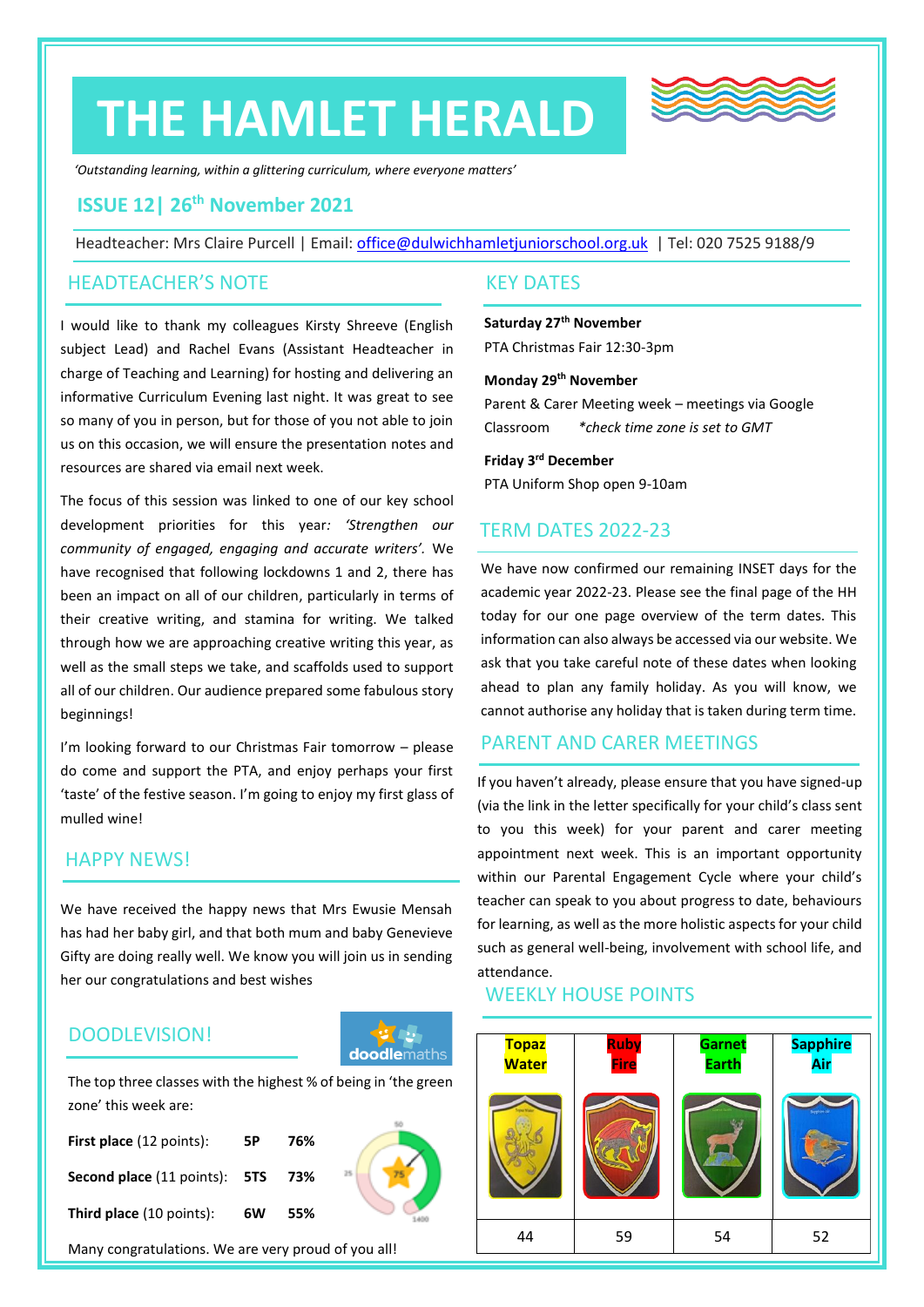# CELEBRATION OF BLACK HISTORY MONTH

Across the school, we have been celebrating influential black people from throughout history and from many walks of life. Each year group has chosen to study someone integral to their curriculum who has made a contribution to art, science, defence, politics or social justice. These people have often (although not always - year 5 have looked at Nelson Mandela) been overlooked and their contributions to society forgotten due to historical racism. We are embedding a diverse curriculum throughout the whole year; Black History month is the time when we especially highlight people with a Black African or Caribbean descent. The work you see here are the outcomes of this learning. It makes a stunning display as you enter Pickwick building.